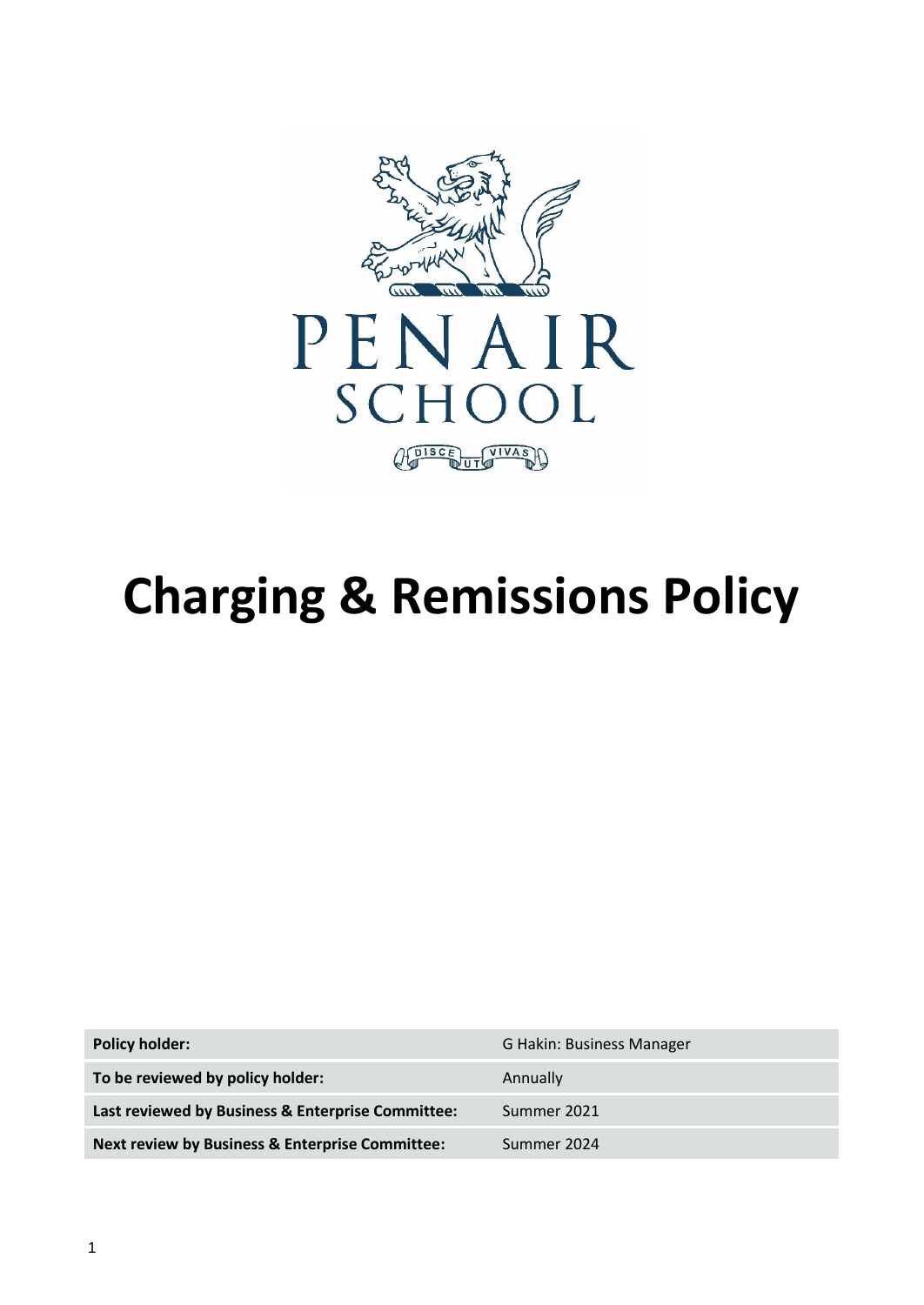# Contents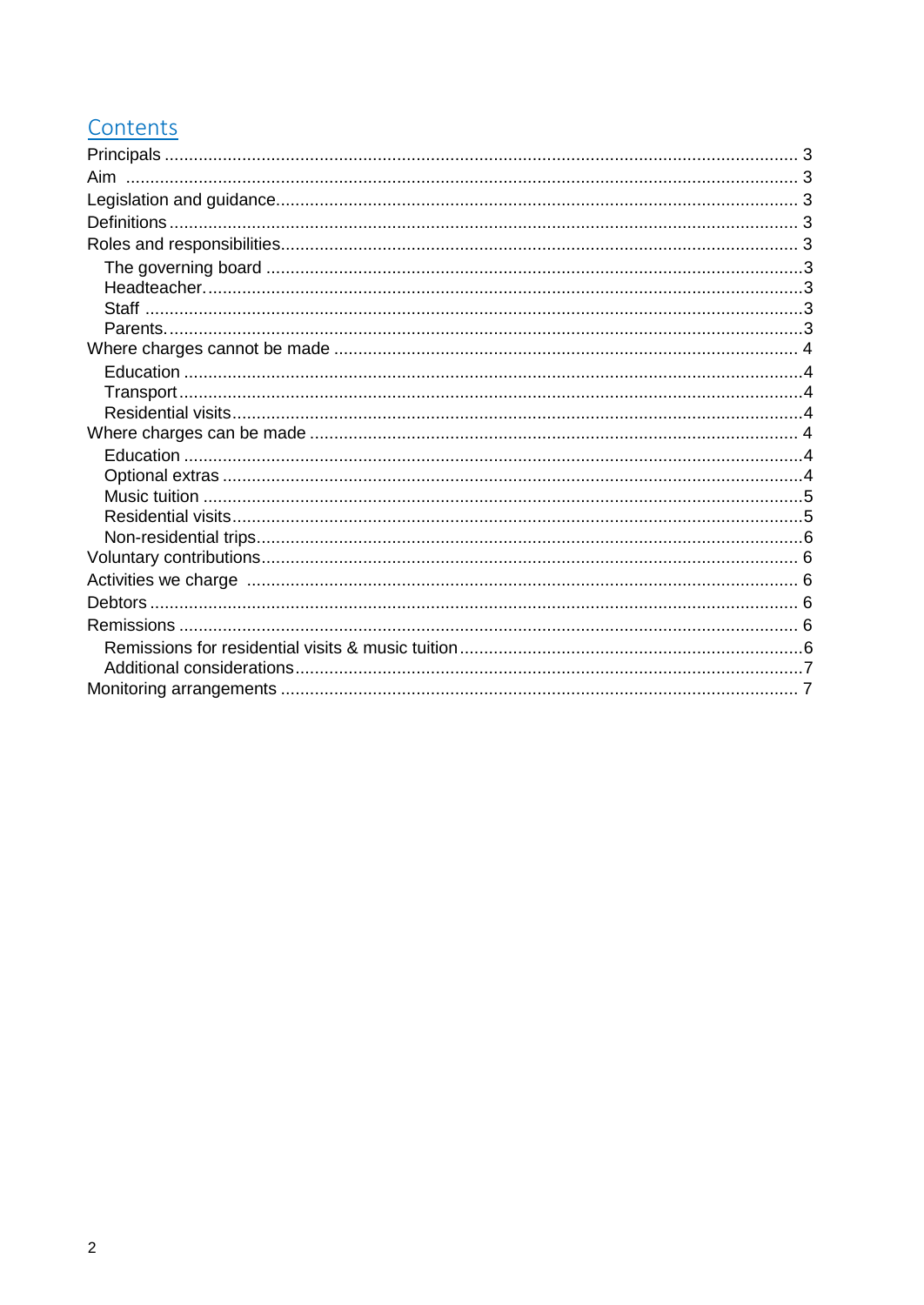It is important to note that all references to a pupil's 'parents' will mean the pupil's parents or legal guardians.

# <span id="page-2-0"></span>**Principals**

The principles underlying this policy are as follows:

- a. That education in schools should be free.
- b. That activities offered wholly or mainly during normal school teaching time should be available to all pupils regardless of their parents' ability or willingness to help meet the cost.
- c. That there is no statutory requirement to charge for any form of education, but the school has the discretion to charge for optional activities provided wholly or mainly out of school hours.
- d. The School has the right to invite voluntary contributions for the benefit of the school, or in support of any activity organised by the school, whether during or outside school hours.

# <span id="page-2-1"></span>**Aim**

Our school aims to

- a. Have robust, clear processes in place for charging and remissions.
- b. Clearly set out the types of activity that can be charged for and when charges will be made.

# <span id="page-2-2"></span>**Legislation and guidance**

This policy is based on advice from the Department for Education (DfE) on [charging for school](https://www.gov.uk/government/publications/charging-for-school-activities)  [activities](https://www.gov.uk/government/publications/charging-for-school-activities) and [the Education Act 1996,](http://www.legislation.gov.uk/ukpga/1996/56/part/VI/chapter/III) sections 449-462 of which set out the law on charging for school activities in England. Academies are required to comply with this Act through their funding agreements.

This policy complies with our funding agreement and articles of association.

# <span id="page-2-3"></span>**Definitions**

**Charge:** a fee payable for specifically defined activities.

**Remission:** the cancellation of a charge which would normally be payable.

# <span id="page-2-4"></span>**Roles and responsibilities**

<span id="page-2-5"></span>**The governing board**: has overall responsibility for approving the charging and remissions policy, but can and has delegated this function to the Business and Enterprise Committee. The governing board also has overall responsibility for monitoring the implementation of this policy, which it has delegated to the School Business Manager

<span id="page-2-6"></span>**Headteacher:** is responsible for ensuring staff are familiar with the charging and remissions policy, and that it is being applied consistently.

<span id="page-2-7"></span>**Staff:** are responsible for:

- a. Implementing the charging and remissions policy consistently
- b. Notifying the Headteacher of any specific circumstances which they are unsure about or where they are not certain if the policy applies
- c. The school will provide staff with appropriate training in relation to this policy and its implementation.

<span id="page-2-8"></span>**Parents:** are expected to notify staff or the Headteacher of any concerns or queries regarding the charging and remissions policy.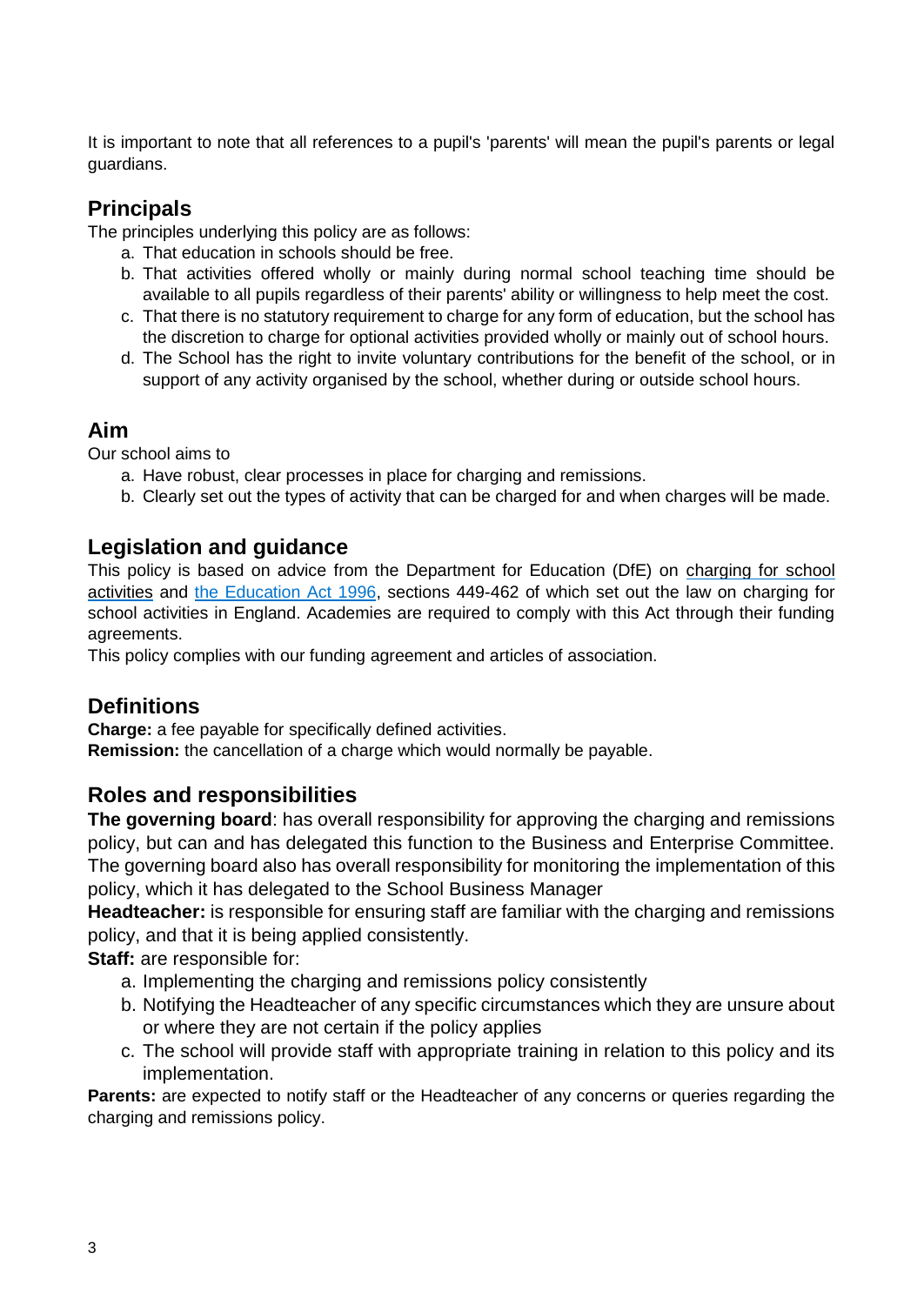# <span id="page-3-0"></span>**Where charges cannot be made**

#### <span id="page-3-1"></span>**Education:**

- a. Admission applications
- b. Education provided during school hours (including the supply of any materials, books, instruments or other equipment)
- c. Education provided outside school hours if it is part of: The national curriculum:
	- a. Syllabus for a prescribed public examination that the pupil is being prepared for at the school
	- b. Religious education
	- d. Instrumental or vocal tuition, for pupils learning individually or in groups, unless the tuition is provided at the request of the pupil's parent
	- e. Entry for a prescribed public examination if the pupil has been prepared for it at the school
	- f. Examination re-sit(s) if the pupil is being prepared for the re-sit(s) at the school

#### <span id="page-3-2"></span>**Transport:**

- a. Transporting registered pupils to or from the school premises, where the local authority has a statutory obligation to provide transport
- b. Transporting registered pupils to other premises where the governing board or local authority has arranged for pupils to be educated
- c. Transport that enables a pupil to meet an examination requirement when he or she has been prepared for that examination at the school
- d. Transport provided in connection with an educational visit

#### <span id="page-3-3"></span>**Residential visits:**

- a. Education provided on any visit that takes place during school hours
- b. Education provided on any visit that takes place outside school hours if it is part of:
- c. The national curriculum
- d. A syllabus for a prescribed public examination that the pupil is being prepared for at the school
- e. Religious education
- f. Supply teachers to cover for those teachers who are absent from school accompanying pupils on a residential visit

# <span id="page-3-4"></span>**Where charges can be made**

#### <span id="page-3-5"></span>**Education:**

- a. Any materials, books, instruments, equipment or ingredients where the child's parent wishes him or her to own them
- b. Optional extras (see below)
- c. Music and vocal tuition, in limited circumstances
- d. Community facilities
- e. Malicious damage

#### <span id="page-3-6"></span>**Optional extras:**

We are able to charge for activities known as 'optional extras'. In these cases, schools can charge for providing materials, books, instruments or equipment. The following are optional extras:

- a. Education provided outside of school time that is not part of:
	- i. The national curriculum
	- ii. A syllabus for a prescribed public examination that the pupil is being prepared for at the school
	- iii. Religious education
- b. Examination entry fee(s) if the registered pupil has not been prepared for the examination(s) at the school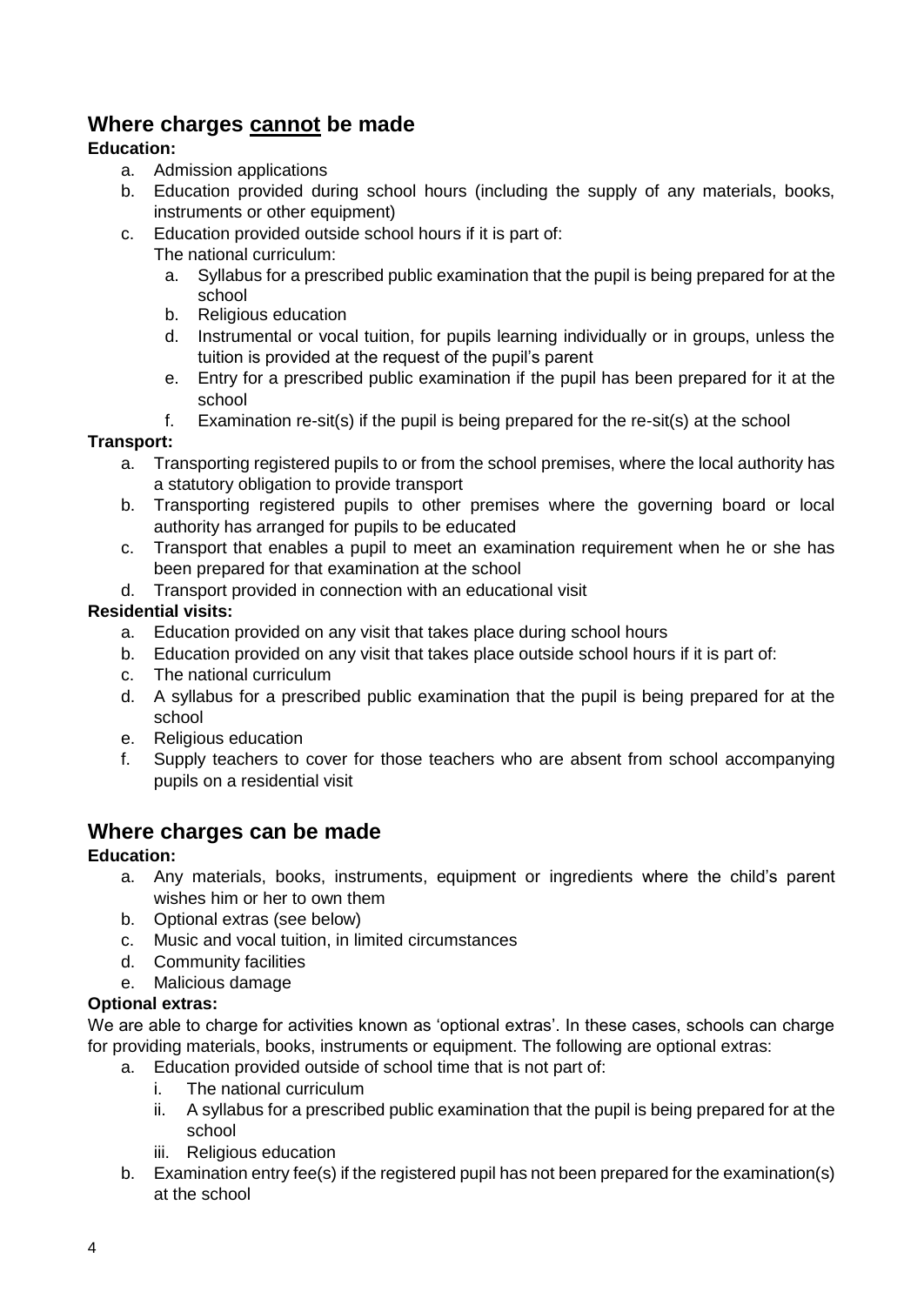- c. Transport (other than transport that is required to take the pupil to school or to other premises where the local authority or governing board has arranged for the pupil to be provided with education)
- d. Board and lodging for a pupil on a residential visit
- e. Extended day services offered to pupils (such as breakfast clubs, after-school clubs, tea and supervised homework sessions)

When calculating the cost of optional extras, an amount may be included in relation to:

- a. Any materials, books, instruments or equipment provided in connection with the optional extra
- b. The cost of buildings and accommodation
- c. Non-teaching staff
- d. Teaching staff engaged under contracts for services purely to provide an optional extra (including supply teachers engaged specifically to provide the optional extra)
- e. The cost, or an appropriate proportion of the costs, for teaching staff employed to provide tuition in playing a musical instrument, or vocal tuition, where the tuition is an optional extra
- Any charge made in respect of individual pupils will not be greater than the actual cost of providing the optional extra activity, divided equally by the number of pupils participating.
- Any charge will not include an element of subsidy for any other pupils who wish to take part in the activity but whose parents are unwilling or unable to pay the full charge.
- In cases where a small proportion of the activity takes place during school hours, the charge cannot include the cost of alternative provision for those pupils who do not wish to participate.

<span id="page-4-0"></span>Parental agreement is necessary for the provision of an optional extra which is to be charged for. **Music tuition:**

- Schools can charge for vocal or instrumental tuition provided either individually or to groups of pupils, provided that the tuition is provided at the request of the pupil's parent.
- Charges may not exceed the cost of the provision, including the cost of the staff giving the tuition.
- Charges cannot be made:
	- a. If the teaching is an essential part of the national curriculum
	- b. For a pupil who is looked after by a local authority

#### <span id="page-4-1"></span>**Residential visits:**

- We can charge for board and lodging on residential visits, but the charge must not exceed the actual cost. However, pupils whose parents are in receipt of certain benefits may not be charged for board and lodgings.
- Residential trips deemed to take place outside of school time (other than those activities listed in 6.3a above).
- When any trip is arranged parents will be notified of the policy for allocating places.

#### **Is a residential trip in or out of school time?**

If the number of school sessions taken up by the visit is equal to or greater than 50% of the number of half days spent on the visit, it is deemed to have taken place during school hours (even if some activities take place late in the evening). Whatever the starting and finishing times of the school day, regulations require that the school day is divided into 2 sessions. A 'half day' means any period of 12 hours ending with noon or midnight on any day.

Example 1: Pupils are away from noon on Wednesday to 9pm on Sunday. This counts as 9 half days including 5 school sessions, so the visit is deemed to have taken place during school hours.

Example 2: Pupils are away from school from noon on Thursday until 9pm on Sunday. This counts as 7 half days including 3 school sessions, so the visit is deemed to have taken place outside school hours.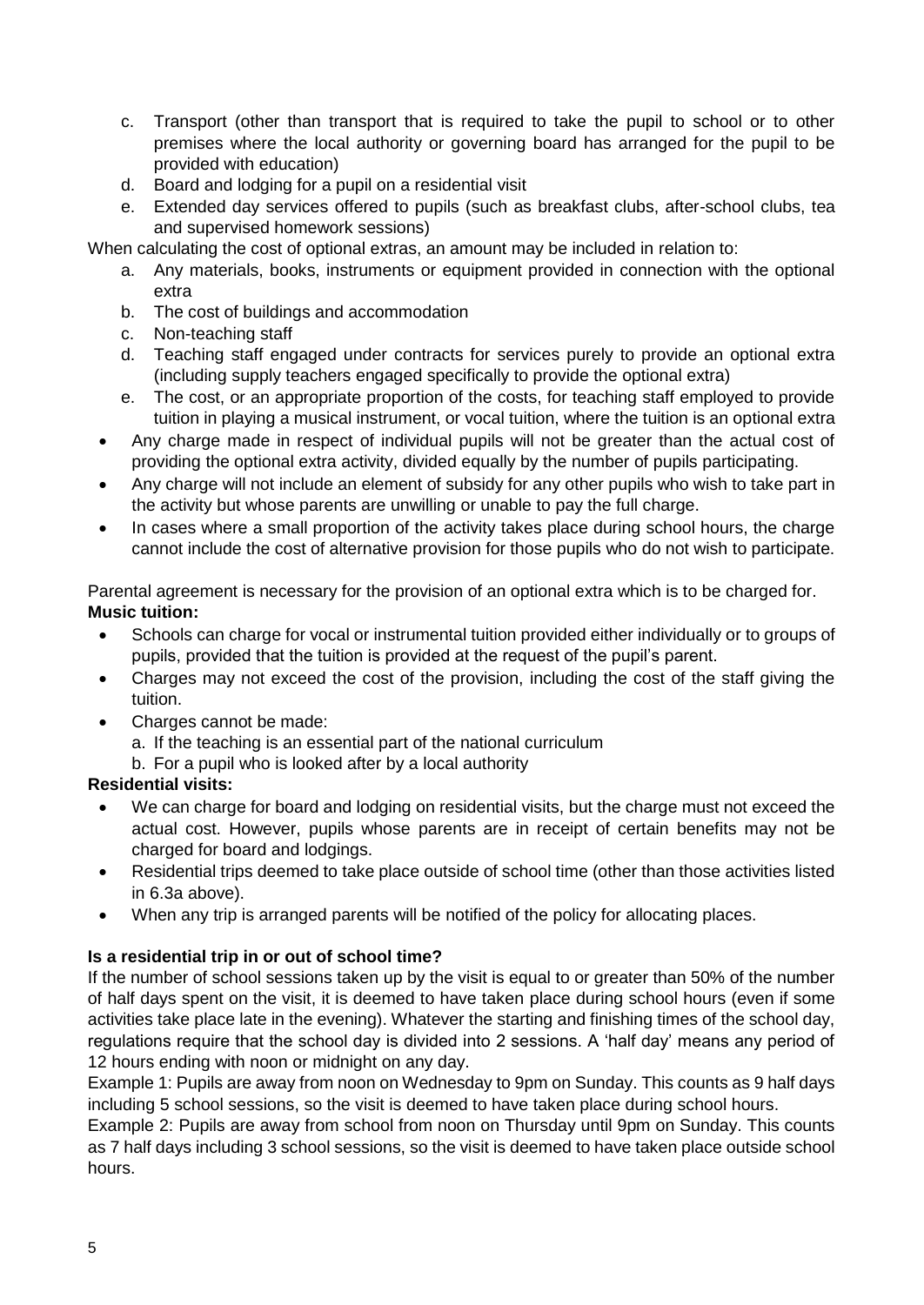<span id="page-5-0"></span>**Non-residential trips:** During curriculum enrichment week (CEW) a number of paid activities will be offered to students. Arrangement will be in place for parents to pay in instalments for the activities. Activities should be paid for in full before the activity commences. A number of free trips are also offered so that every pupil can take part in CEW.

# <span id="page-5-1"></span>**Voluntary contributions**

As an exception to the requirements set out 'where charges cannot be made' of this policy, the school is able to ask for voluntary contributions from parents to fund activities during school hours which would not otherwise be possible.

Voluntary payments will be sought for activities such as day trips. However, payment will be genuinely voluntary and pupils will not be excluded from an activity if their parents are unwilling or unable to pay. Where necessary, voluntary contributions shall be calculated to include subsidies for low income families and travel by accompanying teachers and staff.

Where an activity is proposed, it shall be offered to a distinct group such as a class or year group not only those showing a willingness to pay. Charges will be made as indicated below. Parental agreement will be obtained before a charge is made. If the school is unable to raise enough funds for an activity or visit then it may be cancelled.

# <span id="page-5-2"></span>**Activities we charge for**

The school will charge for the following activities:

- a. The school may make charges for breakages and damage to property, other than as a result of a genuine accident
- b. Sums payable by parents for wasted examination fees, for optional extras to which they had agreed, or for board and lodging, are recoverable as civil debts.

# <span id="page-5-3"></span>**Debtors**

Where a parents fails to pay for a chargeable trip in full before the activity commencement date the pupil will be unable to take part in future trips until the outstanding payment has been received in full.

# <span id="page-5-4"></span>**Remissions**

In some circumstances the school may not charge for items or activities set out in 'where charges can be made' and 'activities we charge for' sections of this policy. This will be at the discretion of the governing board and will depend on the activity in question.

#### <span id="page-5-5"></span>**Remissions for residential visits & music tuition**

In order to remove financial barriers from disadvantaged pupils, the governing body has agreed that some activities and visits where charges can legally be made will be offered at no charge, or a reduced charge to pupils of parents in particular circumstances.

Remission or help is available in relation to charges indicated below:

- a. Charges for music tuition
- b. Charges for board and lodging component of residential trips

Parents who can prove they are in receipt of any of the following benefits will be eligible for the remission.

- a. Income Support
- b. Income-based Jobseeker's Allowance
- c. Income-related Employment and Support Allowance
- d. Support under part VI of the Immigration and Asylum Act 1999